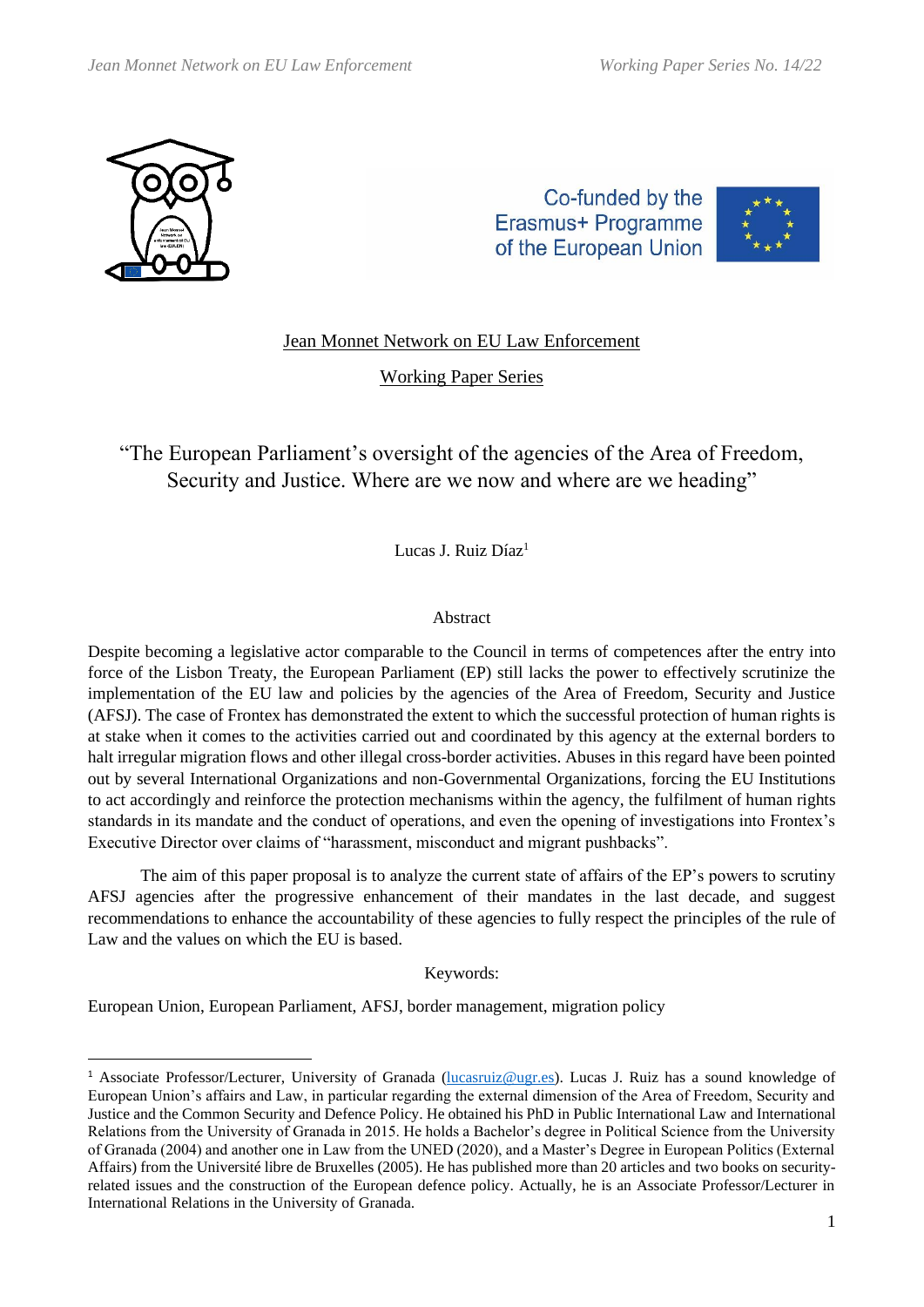## **I. Introduction**

Despite becoming a legislative actor comparable to the Council in terms of competences and responsibilities after the entry into force of the Lisbon Treaty, the European Parliament (EP) still lacks nowadays the power to effectively scrutinize the implementation of European Union (EU) law and policies by, and the activities of, the agencies of the Area of Freedom, Security and Justice (AFSJ). At this point, the main problem lies in the fact that the AFSJ covers policies that directly touch at the basic principles of the protection of fundamental rights of individuals, along with some "regalian functions of the State", such as borders and (rule of) law ‒for some authors, becoming 'the inferno of the rule of law'<sup>2</sup>. For instance, the case of Frontex has recurrently demonstrated the extent to which the effective protection of human rights is at stake when it comes to the activities organised and coordinated by this agency in the last decade at the external borders to halt irregular migration flows and other illegal cross-border activities. Abuses in this regard have been repeatedly condemned by several International Organizations<sup>3</sup>, non-Governmental organizations<sup>4</sup>, and the Academia<sup>5</sup>, forcing the EU Institutions to act accordingly and progressively reinforce the protection and safeguards mechanisms within the agency, the fulfilment of human rights standards in its mandate and the conduct of operations<sup>6</sup>, and even the opening of investigations into Frontex's Executive Director over claims of "harassment, misconduct and migrant pushbacks"7, which recently ended up with his resignation<sup>8</sup>.

The aim of this paper is to analyse the current state of affairs of the EP's powers to scrutiny the work of AFSJ agencies after the progressive enhancement of their mandates in the last decade, and suggest recommendations to enhance their accountability to fully respect the principles of the rule of law and the values on which the EU is founded (art. 2 of the Treaty on the EU, TEU). Indeed, it aims at understanding to what extent the reforms of the founding statutes of the AFSJ agencies operated in the last decade have served to enhance EP's oversight and, indirectly, reinforced (or not) the transparency and accountability of their activities. On the one hand, the legal and regulatory frameworks and, on the other, the praxis of the EP will be assessed to evaluate whether the gaps identified in the following sections are a matter of lack of competences or, instead, are attributable to the conduct of politics by the EP and the rest of the EU Institutions ‒with the connivence of the Member States— to fulfil other short-term, security-related issues on the EU agenda. Due to the limited extent of this paper, nevertheless, we will not deal with the role of national parliaments in overseeing the activities of AFSJ agencies in junction with the EP ‒a shared responsibility introduced by the Lisbon Treaty (art. 12 TEU and Protocols no. 1 and 2) which has been duly analysed elsewhere<sup>9</sup>.

<sup>2</sup> Ignacio Borrajo Iniesta, 'El Estado de Derecho en el Espacio de Libertad, Seguridad y Justicia de la Unión', in D. J. Liñán Nogueras and P. J. Martín Rodríguez, *Estado de Derecho y Unión Europea* (Tecnos 2018), p. 263 (own translation). 3 Inter alia, Council of Europe's Parliamentary Assembly, Res. 1821 (2011), of 21 June 2011, 'The interception and rescue at sea of asylum seekers, refugees and irregular migrants', and judgments of the European Court of Human Rights (ECtHR) *Hirsi Jamaa v. Italia*, no. 27765/09 ((ECtHR, de 23 February 2012) and *N.D. v. Spain* and *N.T. v. Spain*, no. 8675/15 and 8697/15 (ECtHR, 3 October 2017).

<sup>4</sup> Human Rights Watch, 'Frontex Failing to Protect People at EU Borders' HRW News (23 June 2021) <https://www.hrw.org/news/2021/06/23/frontex-failing-protect-people-eu-borders> accessed 23 May 2022

<sup>5</sup> See, for instance, FINK, M., *Frontex and Human Rights. Responsibility in 'Multi-Actor Situations' under the ECHR and EU Public Liability Law* (Oxford University Press 2018); and MARINAI, S., 'The interception and rescue at sea of asylum seekers in the light of the new EU legal framework', Revista de Derecho Comunitario Europeo [2016] 901.

<sup>6</sup> Frontex, 'Code of Conduct for return operations and return interventions coordinated or organised by Frontex' (2018) <https://frontex.europa.eu/assets/Key\_Documents/Code\_of\_Conduct/Code\_of\_Conduct\_for\_Return\_Operations\_and\_R eturn\_Interventions.pdf> accessed 23 May 2022

<sup>7</sup> Darren McCaffrey, 'Frontex: EU's border agency probed over harassment, misconduct and migrant pushback claims' *Euronews* (12 January 2021) < https://www.euronews.com/my-europe/2021/01/12/frontex-eu-s-border-agency-probedover-harassment-misconduct-and-migrant-pushback-claims> accessed 23 May 2022

<sup>8</sup> Alice Tidey, 'Frontex chief resigns over misconduct and human rights violations probe' *Euronews* (29 April 2022)  $\langle$ https://www.euronews.com/2022/04/29/frontex-chief-resigns-over-misconduct-and-human-rights-violations-probe> accessed 23 May 2022

<sup>9</sup> Angela Tacea and Florian Trauner, 'The European and national parliaments in the area of freedom, security and justice: does interparliamentary cooperation lead to joint oversight?' (2021) The Journal of Legislative Studies, 1; Aidan Wills and Mathias Vermeulen, 'Parliamentary Oversight of Security and Intelligence Agencies in the European Union' (European Parliament's Committee on Civil Liberties, Justice and Home Affairs 2011) <https://www.dcaf.ch/sites/default/files/publications/documents/study\_en.pdf> accessed 23 May 2022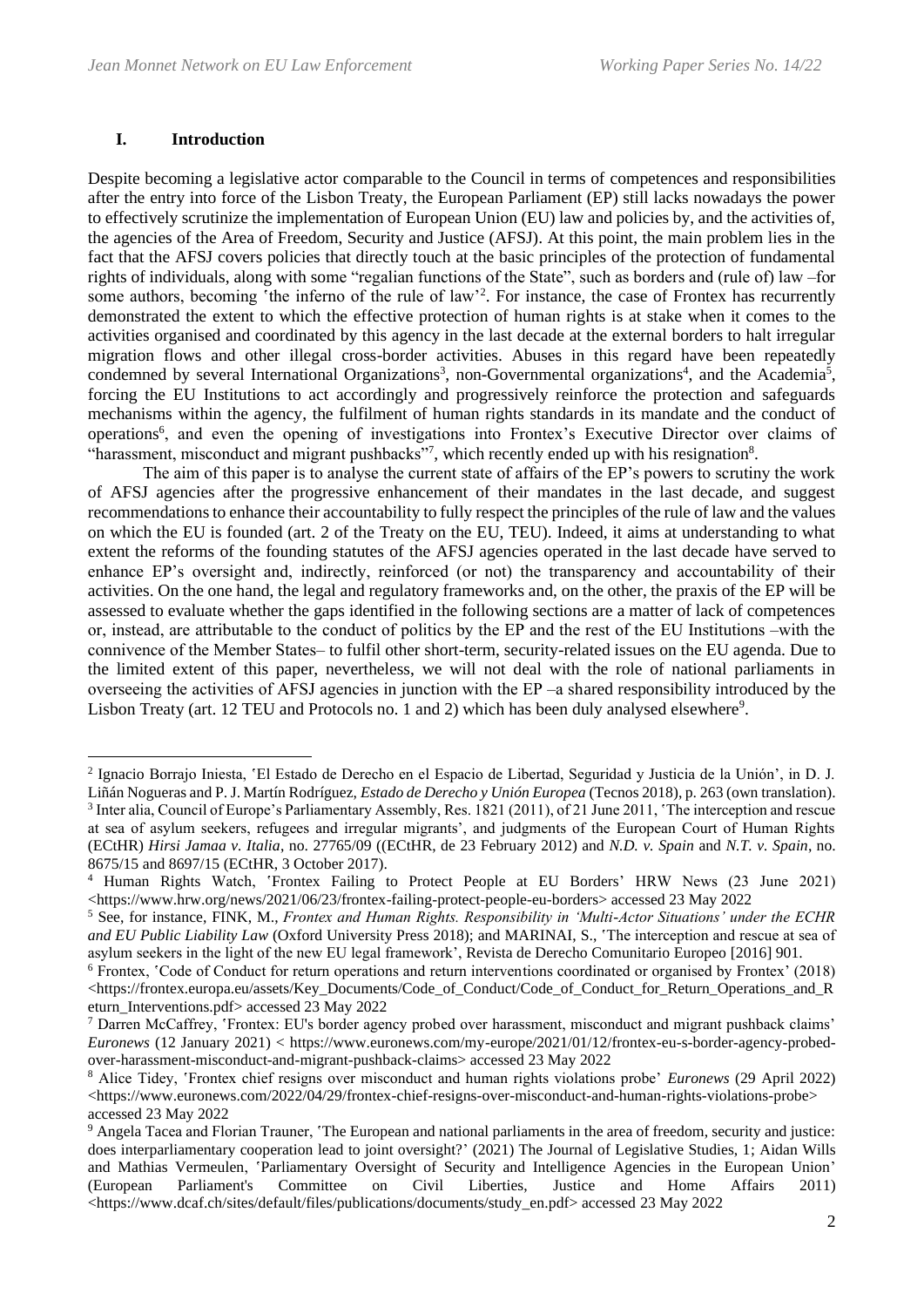In our paper, we will consider too the external dimension of the AFSJ and its (limited) oversight. Indeed, in the last years we have perceived a considerable increase in the AFSJ policies having an external dimension for which the EU has endorsed some programmes, funding and laws targeting at strengthening its external borders and cooperation with third States on particular issues (e.g., migration and border management), as well as external contacts between the agencies and third States' officials to enhance operational and strategic cooperation on fighting certain illegal cross-border traffics in the 'neighbourhood'. Concerning the agencies, the evolution of their mandates, the access to and the exchange of information and personal data, and the working and operational arrangements signed by the agencies with third countries seriously challenge the respect for EU values and the rule of law. Of particular concern is that the EP has a limited power to scrutinize these external activities and informal engagements out of the legal framework both *ex ante* and *ex post*. As we will explore further in the following sections, the implementation of the AFSJ external dimension represents one of the most significant loopholes of parliamentary oversight of the EU integration process, aggravated by the predominance of the Council in this particular area of the AFSJ and the increased autonomy of the agencies vis-à-vis the establishment of relations with third parties.

## **II. The legal changes after the Lisbon Treaty. The praxis of oversight so far**

Until the entry into force of the Lisbon Treaty –and some time after<sup>10</sup>, '[t]o gain control over the ongoing activities of the JHA-related agencies and ensure their accountability, the EP […] applied different strategies to compensate *ex post* for weak *ex ante* legislative involvement, including formal legal procedures as well as informal channels and practices'<sup>11</sup>. Because, for decades, the EP had the will but not the competences to oversee<sup>12</sup> the whole AFSJ, the Council used extensively its powers to define in an intergovernmental manner the extent and content of the policies covered by the AFSJ and the roles of the agencies operationalizing it, becoming the 'main principal<sup>'13</sup> in a process of 'agencification' 'designed to consolidate the predominance of member states in the AFSJ'<sup>14</sup>. The only formal say that the EP had was budgetary control through the draft of the annual EU budget and as a discharge authority. The Lisbon Treaty, therefore, opened a new 'window of opportunity' for the scrutiny and control of the AFSJ agencies and, in general, the policies covered by this farreaching objective now fully 'communitarized'<sup>15</sup>. As Borrajo Iniesta clearly states:

The European Parliament has moved from being considered a neglected institution in justice and home affairs to becoming the axis of legislation in this area, where the freedom of definition enjoyed by the political power and the need to respect fundamental rights openly affect all the branches of the leafy tree covered by the area of freedom, security and justice.<sup>16</sup>

According to the Treaties in force, the EP has thus become co-legislator on an equal footing with the Council to negotiate the legal framework and funding instruments of the AFSJ policies (e.g., articles 79.4, 81-84, 177

<sup>&</sup>lt;sup>10</sup> In addition to the transitional period established in the Protocol No. 36 [2007, OJ, C326, p. 322], '[…] member states [...] were eager to define the new legal basis for Europol before the Lisbon Treaty was scheduled to enter into force in order to prevent the EP from using its codecision powers' (Trauner, 2012, 792), deliberately postponing thus its full involvement in the establishment of the AFSJ agencies.

<sup>&</sup>lt;sup>11</sup> Florian Trauner, 'The European Parliament and Agency Control in the Area of Freedom, Security and Justice' (2012) West European Politics, Vol. 35, No. 4, 787-788.

<sup>&</sup>lt;sup>12</sup> In this paper we will use interchangeably the terms *control*, *oversight* and *accountability* irrespective their differences concerning their extent and when and by whom they are carried out. Generally speaking, we will take a look at the relationship between an actor and an external agent to whom it has to report and justify its activities, otherwise it might face some kind of consequences. For a detailed analysis on this issue, see for instance Sergio Carrera, Leonhard den Hertog and Joanna Parkin, 'The Peculiar Nature of EU Home Affairs Agencies in Migration Control: Beyond Accountability versus Autonomy?' [2013] European Journal of Migration and Law, 15 (4) 337.

<sup>&</sup>lt;sup>13</sup> Renaud Dehousse, 'Delegation of powers in the European Union: The need for a multi-principals model' [2008] West European Politics, 797.

<sup>&</sup>lt;sup>14</sup> Trauner (n 10) 785.

<sup>&</sup>lt;sup>15</sup> Some limits remain, however, in certain areas, such as administrative cooperation (art. 74 TFEU), provisions on passports, identity cards and residence permits (Article 77.3 TFEU), and police cooperation (art. 89 TFEU), where a special legislative procedure applies.

 $16$  Borrajo Iniesta (n 1) 279 (own translation).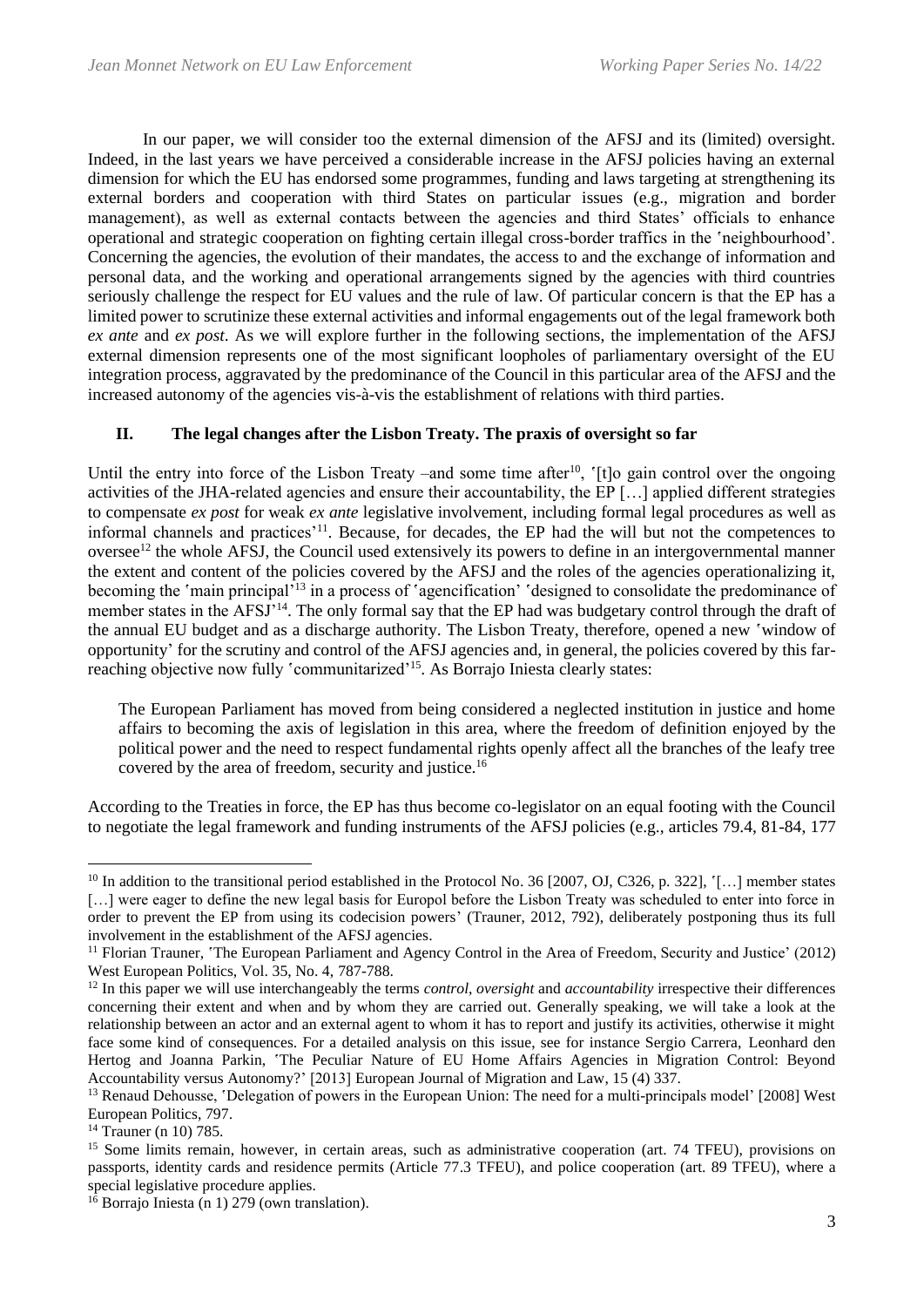and 322 of the Treaty on the Functioning of the EU, TFEU), in addition to its consultative powers in the adoption of the multi-annual financial framework (art. 312 TFEU), its reinforced budgetary powers concerning the definition of the annual budget (art. 314 TFEU), and certain competencies in the EU's external action when concluding international agreements (art. 209 and 218 TFEU). This step forward prompted by the Lisbon Treaty has been key to extend the 'communitarian' method –and, at least theoretically, its spillover logic– to (most of) the formerly intergovernmental policies covered by the AFSJ. Indirectly, it has also enhanced the role of the EP in their definition, implementation and oversight through a series of parliamentary activities, mainly under the responsibility of the Committee on Civil Liberties, Justice and Home Affairs (LIBE Committee). Indeed, EP's oversight takes the form of political debates, exchanges of views and oral and written questions to the members of the College of Commissioners and/or the directors of the agencies in the framework of the ordinary legislative procedure, on a regular basis (e.g., presentation of the annual reports and the State of the Union address), or when an issue arises to the public agenda. Additionally, the EP regularly organizes hearings with representatives from the law-enforcement authorities, judiciary, Academia and thinktanks and civil society organizations to discuss particular topics on the political agenda.

These political and oversight initiatives are examined primarily within the LIBE Committee, but they also focus the attention of other committees with responsibilities on particular issues, such as budget control and discharge (Budgetary Control Committee, CONT), constitutional and legal affairs (JURI and AFCO, respectively) and foreign affairs (AFET). Some issues of relevance on the EU agenda or highly contested/politicized<sup>17</sup> come also to the Plenary for political debate  $-\text{and}$  not only for ratification of decisions taken by LIBE Committee, such as it was the case of the 'Return Directive' in 2008 or the 2013 and the current reform of the Schengen evaluation and monitoring mechanism, which has become a dividing issue between the two biggest parties in the EP<sup>18</sup>. Moreover, the EP can also draft 'own-initiative reports' and resolutions on issues falling under its competence (art. 225 TFEU<sup>19</sup>), create commissions of inquiry to investigate alleged contraventions or maladministration of EU law (art. 226 TFEU<sup>20</sup>), or to bring proceedings for annulment before the Court of Justice to request the annulment of certain provisions of legislative acts (art.  $263$  TFEU) $^{21}$ .

Most importantly concerning the task of overseeing the protection of the rule of law and fundamental rights, the EP also has a say in the establishment and further enhancement, budget and -therefore, indirectlypersonnel, and scrutiny of the activities of the agencies due to the Lisbon provisions and their subsequent normative developments. Now the Treaties (art. 85 and 88 TFEU) and the regulations establishing the agencies<sup>22</sup> provide the EP with the power to create and strengthen the role of the AFSJ agencies<sup>23</sup>, define their personnel and budgets (art. 314 TFEU and agencies' regulations; e.g., art. 59 Frontex Regulation), and ‒ 'although the EP does not have uniform powers to summon AFSJ agency directors' $24$ – invite the directors of the agencies to report annually on their activities. Indeed, in the last decade, even if the EP has been one of the supporters of the 'agencification' of the AFSJ-along with the Commission, it has also done so by demanding more sources of control and accountability in exchange for a higher degree of autonomy. For instance, in the

 $17$  '[...] contestation [...] can occur within political institutions while in politicization a topic becomes the object of public discussion'. Tapio Raunio and Wolfgang Wagner, 'Contestation over Development Policy in the European Parliament' [2021] Journal of Common Market Studies, Vol. 59, 20-21.

<sup>&</sup>lt;sup>18</sup> 'European Parliament rejects EPP attempt to make internal borders within the Schengen area permanent' (29 November 2018) <https://www.socialistsanddemocrats.eu/newsroom/european-parliament-rejects-epp-attempt-make-internalborders-within-schengen-area> accessed 23 May 2022

<sup>&</sup>lt;sup>19</sup> Additionally, Rule No. 54 of the Rules of Procedure of the EP, 9<sup>th</sup> Parliamentary term, September 2021. Available at <https://www.europarl.europa.eu/doceo/document/RULES-9-2021-09-13\_EN.pdf>

 $20$  At the time of writing, the EP created the Committee of Inquiry to investigate the use of Pegasus and equivalent surveillance spyware. All the information at <https://www.europarl.europa.eu/committees/en/pega/home/highlights> <sup>21</sup> For instance, Case C-133/06, *European Parliament v Council of the European Union* [2008] 2008 I-03189.

 $22$  In particular, the case of Frontex according to Regulation (EU) 2019/1896 of the European Parliament and of the Council of 13 November 2019 on the European Border and Coast Guard and repealing Regulations (EU) No 1052/2013 and (EU) 2016/1624 [2019] OJ L295/1.

 $^{23}$  Another one is being discussed at the time of writing these lines to fight money-laundering and terrorism financing. See Proposal for a Regulation of the European Parliament and of the Council establishing the Authority for Anti-Money Laundering and Countering the Financing of Terrorism and amending Regulations (EU) No 1093/2010, (EU) 1094/2010, (EU) 1095/2010, 2021/0240(COD), COM/2021/421 final, Brussels, 20.7.2021.

 $24$  Aidan Wills and Mathias Vermeulen (n 8) 74.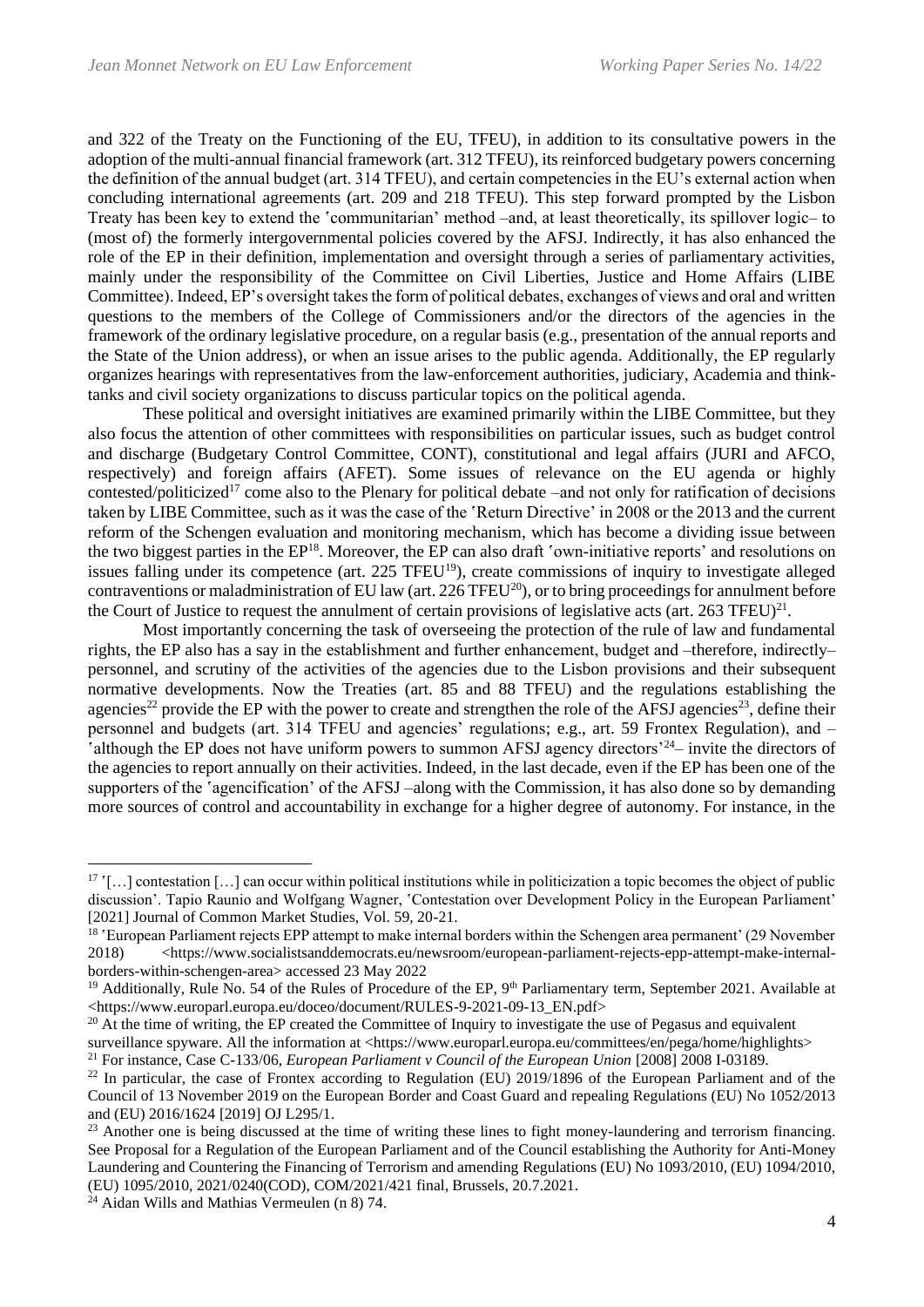current reform of the Europol Regulation<sup>25</sup>, the EP agreed to enhance its potential to process and analyse data -even coming from private entities, while respecting privacy and under the direct supervision of the European Data Protection Supervisor (EDPS), who will oversee Europol's personal data processing operations, and work together with the agency's Data Protection Officer<sup>26</sup>. The same 'suspicions' were expressed by the Members of the EP (MEPs) as regards the reforms of Frontex<sup>27</sup> and Eurojust<sup>28</sup>, while other AFSJ-related initiatives were openly supported with less caution<sup>29</sup>.

As a result, the EP has gained an evaluation role *ex ante*<sup>30</sup>, during<sup>31</sup> and *ex post*<sup>32</sup> of the AFSJ agencies which contrasts with the previous limitations imposed by the former Treaties and regulations, although more of the general oversight powers are held hand-in-hand with the national parliaments through an interparliamentary committee –with all the negative consequences it might have  $33$ , including the Joint Parliamentary Scrutiny Group (JPSG) on Europol, composed of representatives of the European and of national Parliament (art. 51 Europol Regulation) and meeting twice a year<sup>34</sup>; 'within the framework of an interparliamentary committee meeting' for Eurojust (art. 67 Eurojust Regulation<sup>35</sup>); or general interparliamentary cooperation in the case of Frontex (art. 112 Frontex Regulation), the missing 'Holy Grail'. Furthermore, upon their appointment, the candidate directors are 'invited' to make a statement before the competent committee or committees of the EP and respond to the questions posed by MEPs, and the EP has gained access to classified information, personal data and work files of the agencies, although with several limitations (see below).

<sup>&</sup>lt;sup>25</sup> Commission, 'Proposal for a Regulation of the European Parliament and of the Council amending Regulation (EU) 2016/794, as regards Europol's cooperation with private parties, the processing of personal data by Europol in support of criminal investigations, and Europol's role on research and innovation' (Communication) COM (2020) 796 final.

<sup>26</sup> European Parliament, 'Parliament backs giving more powers to Europol, but with supervision' *Press Releases* (Brussels, 4 May 2022) <https://www.europarl.europa.eu/news/en/press-room> accessed 23 May 2022

<sup>27</sup> Art. 6, *Accountability*, of the Frontex Regulation (n 21).

<sup>&</sup>lt;sup>28</sup> Inter alia, art. 67 of the Regulation (EU) 2018/1727 of the European Parliament and of the Council of 14 November 2018 on the European Union Agency for Criminal Justice Cooperation (Eurojust), and replacing and repealing Council Decision 2002/187/JHA [2018] OJ L295/138.

<sup>&</sup>lt;sup>29</sup> For example, the creation in 2019 of the new database on the past convictions of third country nationals (ECRIS-TCN), to complement the existing European Criminal Records Information System (ECRIS), used to exchange information on the previous convictions of EU citizens.

<sup>&</sup>lt;sup>30</sup> It is foreseen (art. 15 of the 2018 Eurojust Regulation), for instance, that the College of Eurojust will forward the annual and multiannual programming documents to the European Parliament, along with the Council, the Commission and the EPPO. Concerning Frontex and its inputs to the preparation of the multiannual strategic policy cycle for European integrated border management, article 29 of Frontex Regulation stipulates that the Agency shall prepare general annual risk analyses, which shall be submitted to the EP and the Council and the Commission, as well as, every two years, a strategic risk analysis for European integrated border management. Finally, Europol Regulation also states that the Agency will transmit 'for information purposes' its multiannual programming and annual work programme (art. 51). On the other hand, the appointment of the agencies' directors is subject too to a prior exchange of views with MEPs.

 $31$  For instance, where a situation requiring urgent action at the external borders arises, the European Parliament shall be informed of that situation without delay as well as of any subsequent measures and decisions taken in response (art. 42 Frontex Regulation).

 $32$  Art. 67 Eurojust Regulation; art. 6 and 65 Frontex Regulation; art. 51 Europol Regulation.

<sup>&</sup>lt;sup>33</sup> 'With regard to legislative scrutiny [...] the timing of the meetings and the fluctuating participation of MPs limited the possibility of joint oversight. […Concerning the Joint Parliamentary Scrutiny Group over Europol], the cooperation of [national parliaments] and the EP has not evolved among equals. […] The national parliaments have had a higher level of fluctuation of their participating members, with little follow-up and coordination among themselves. […]'. Angela Tacea and Florian Trauner (n 8) 15.

Other authors have argued that, despite their interest in scrutinizing the AFSJ agencies, 'in those cases where national parliaments have been involved in scrutinizing AFSJ Bodies, they have primarily been interested in scrutinizing the work of Europol' –Aidan Wills and Mathias Vermeulen (n 8) 64, evidencing the politization of the work of some AFSJ agencies.

<sup>&</sup>lt;sup>34</sup> Without any doubt, the most active of the interparliamentary committees established. It met for the  $10<sup>th</sup>$  time on 28 February 2022. See the full agenda here:

<sup>&</sup>lt;https://www.europarl.europa.eu/cmsdata/244543/Draft%20Agenda%20EN.pdf > accessed 23 May 2022

 $35$  The first meeting was held on 1 December 2020. See the agenda at:

<sup>&</sup>lt;https://www.europarl.europa.eu/cmsdata/215665/draft-programme.pdf> accessed 22 May 2022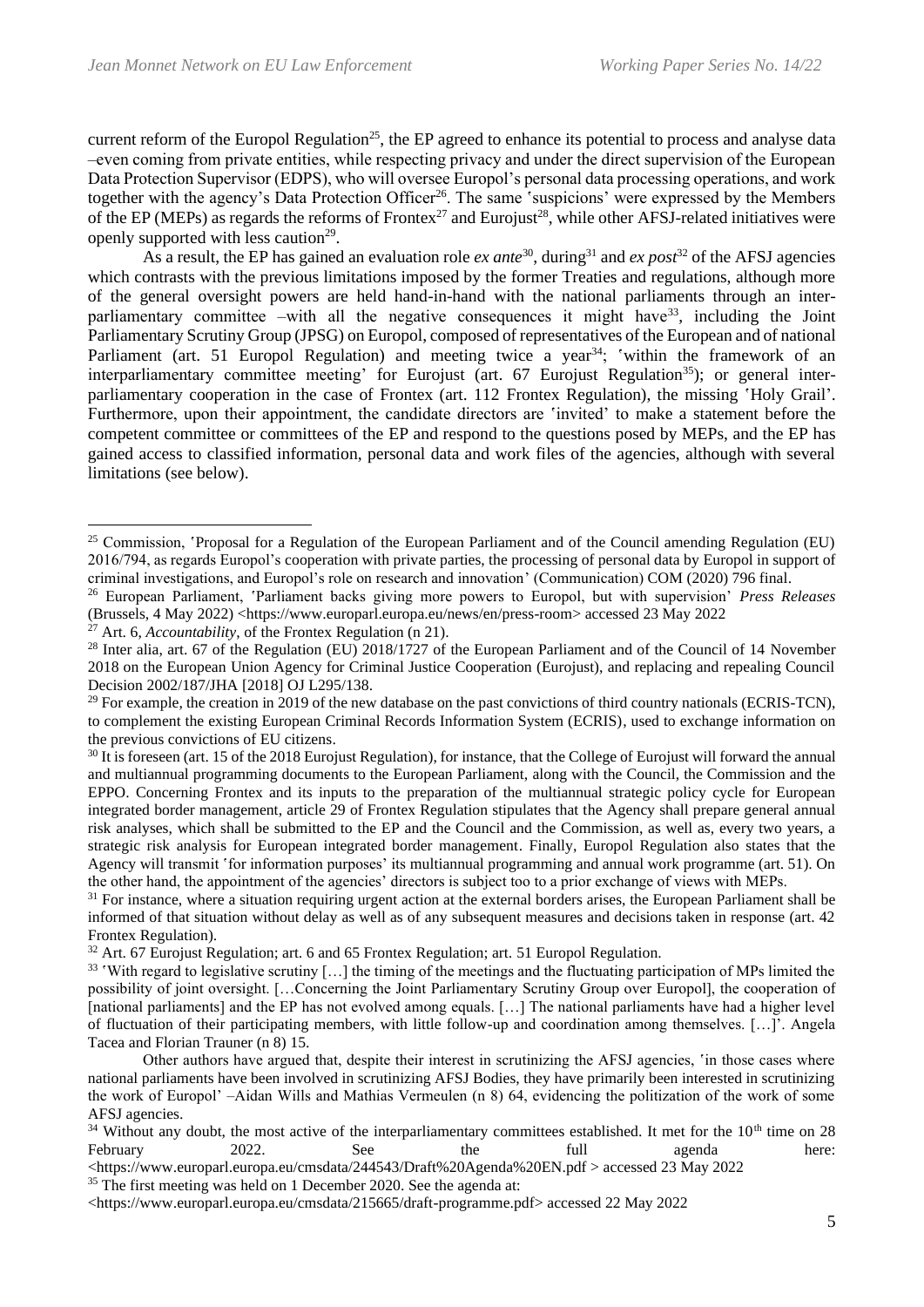Additionally, the scrutiny of the activities of the AFSJ agencies includes sending delegations to the Member States or to the external borders to identify sources of conflict in the implementation of EU law and fundamental rights, for instance in return operations coordinated by Frontex to avoid inter alia the violation of the *non-refoulement* principle, or to countries under serious migration pressures<sup>36</sup>. This oversight capacity includes, among others, Frontex obligation towards the EP to forward it 'a detailed evaluation report' every six months 'covering all return operations conducted in the previous semester, together with the observations of the fundamental rights officer' (art. 50.7 Frontex Regulation). Furthermore, now the EP has become a fulltime, reliable co-legislator, the Council has also changed its position concerning the role of MEPs and it might consider their opinions even if it is not necessarily obliged to. For example, in the undergoing reform of the Schengen evaluation mechanism<sup>37</sup>, the EP is expected to obtain from the Council that delegations to verify the implementation of EU (border) law and restrictive measures at the internal borders over 180 days do not need previous announcement to the concerned Member State(s) –or, at least, a 24-hour short notice, although the Treaty provisions stipulate a mere consultation procedure<sup>38</sup>. However, it is up to the Council to endorse these modifications as they currently are.

Finally, one of the capacities the EP has used the most even before the entry into force of the Lisbon Treaty has been its discharge powers (art. 319 TFEU). In this sense, once again, the news brings us to the role of Frontex and its accountability, since on 4 May 2022, the EP voted to postpone until the Autumn the discharge of the Agency's 2020 budget claiming that Frontex was incapable of fulfilling the conditions foreseen in the previous discharge report, as well as the enquiries conducted by the European Antifraud Office  $(OLAF)^{39}$ ; a concern that was raised the previous financial period.

#### **III. The main sources of conflict and the need for further reforms**

However, everything in the garden is not necessarily rosy. To start with, the Lisbon Treaty does have a clear gap: while there is a particular reference to the EP's oversight of Eurojust and Europol (arts. 85 and 88 TFEU, respectively), there is no mention to Frontex in none of the Treaties, an agency whose activities have been particularly scrutinized and subject to criticism since it became operational<sup>40</sup> in a clear process of contestation/politization of the role of some AFSJ agencies, such as Frontex and Europol. While awaiting the reform of the Treaties to bridge this clear gap, the power to scrutinize Frontex is given to the EP by virtue of the Agency's Regulation (e.g., art. 6 and 65), but, in this case, the news ran faster than the MEPs in declaring its alleged illicit activities concerning return operations of asylum seekers in the Aegean Sea<sup>41</sup>. While the Frontex Scrutiny Working Group (FSWG) 'did not find conclusive evidence on the direct performance of

<sup>&</sup>lt;sup>36</sup> One of the latest delegations of MEPs paid visit to 'one of the EU's most important migration front lines in Greece'. Andreas Rogal, 'European Parliament delegation completes 'intense agenda' following migration fact-finding trip to Greece', *The Parliament Magazine* (4 November 2021) <https://www.theparliamentmagazine.eu/news/article/europeanparliament-delegation-completes-intense-agenda-following-migration-factfinding-trip-to-greece> accessed 23 May 2022  $37$  Commission, 'Proposal for a Council Regulation on the establishment and operation of an evaluation and monitoring mechanism to verify the application of the Schengen acquis and repealing Regulation (EU) No 1053/2013' (Communication) COM (2021) 278 final.

<sup>38</sup> '[…] the Council may, on a proposal from the Commission, adopt measures laying down the arrangements whereby Member States, in collaboration with the Commission, conduct objective and impartial evaluation of the implementation of the Union policies referred to in this Title [V AFSJ] by Member States' authorities, in particular in order to facilitate full application of the principle of mutual recognition. The European Parliament and national Parliaments shall be informed of the content and results of the evaluation.' (art. 70 TFEU).

<sup>39</sup> Bulletin Quotidien Europe, No. 12945 - 5/5/2022.

<sup>40</sup> Inter alia, the most recent published articles: Miguel Acosta, 'Reglamento 2019/1896/UE sobre la guardia europea de fronteras y costas: ¿Frontex 3.0?' [2019] Documento Opinión IEEE; Sarah Léonard and Christian Kaunert, 'The securitisation of migration in the European Union: Frontex and its evolving security practices' [2020] Journal of Ethnic and Migration Studies, Vol. 48, 1417; and Raphael Bossong, 'The expansion of Frontex: symbolic measures and longterm changes in EU border management' [2019] SWP- Deutsches Institut für Internationale Politik und Sicherheit.

<sup>&</sup>lt;sup>41</sup> Julia Pascual and Tomas Statius, 'European border control agency Frontex has been covering up illegal returns of migrants' (30 April 2022) <https://www.lemonde.fr/en/international/article/2022/04/30/frontex-theeuropean-border-control-agency-has-been-masking-illegal-returns-of-migrants-in-the-aegeansea\_5982031\_4.html >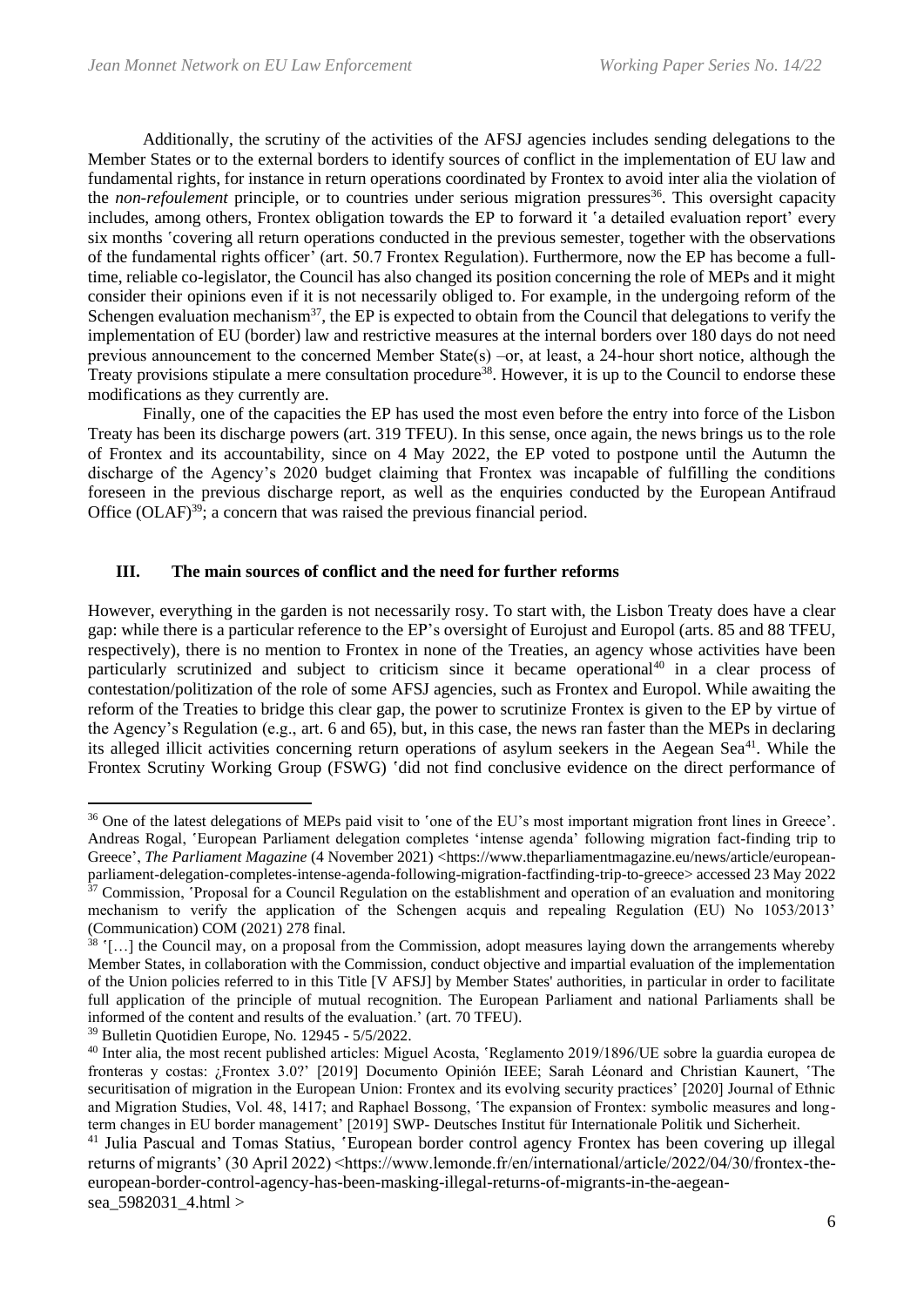pushbacks and/or collective expulsions by Frontex in the serious incident cases that could be examined', it also noted some shortcomings when it declared that the Agency 'failed to address and follow-up on these violations promptly, vigilantly and effectively<sup>142</sup>. This event has clearly undermined the credibility of Frontex before the public opinion, the media, the civil society organizations and the EP itself; a task for the next executive director to work on it.

Another 'grey area' in the complex puzzle of the AFSJ agencies is the formal participation of the Commission in their governance and/or administration bodies as an extension of its administrative powers, and the role given to the EP in the appointment of their directors. For years, 'control of these agencies has become a focal point of inter-institutional struggles<sup>'43</sup>. For that reason, in the subsequent reforms of their founding regulations the supranational logic after the 'communitarisation' of the AFSJ, and the scrutiny of their activities, have resulted in the entry of representatives from the Commission in their governing bodies. Hence, the Commission has a representative in the Executive Board of Eurojust (art. 16 Eurojust Regulation), with powers inter alia to propose a list of candidates for the post of Administrative Director; two representatives of the Commission, 'each with a right to vote' (art. 101 Frontex Regulation) in the Management Board; and one representative in the Management Board of Europol, with the right to vote (art. 10), both of them with similar powers when appointing the director of the agencies and with formal competences when administrative affairs are handled. In the case of the EP, conversely, the relationship with the governing bodies and their appointment has been close to zero. Moreover, besides some general comments in the founding regulations $44$ , the EP has no formal power to investigate the candidates for the post of director in his/her appointment procedure, and, if needed, to reject him/her if his/her profile or background does not fit the responsibilities of the post, or to dismiss him/her if serious breaches of EU law are alleged, as it is the case in the appointment of the Commissioners. This shortcoming has been already criticized by the European Council on Refugees and Exiles: '[g]iven the wide prerogatives enjoyed by the [executive director of Frontex], the Parliament, as a democratic institution, should have a formal role  $[\dots]$  in appointing and dismissing' him/her<sup>45</sup>; an old demand that would, once again, call for a reform of the Treaties or the founding statutes of the agencies.

A further point of concern is the influence they have on decision- and policy-making. Via inter alia their reports, risk/threat assessments and parliamentary debates or hearings, the agencies exert a clear influence on the Institutions to define AFSJ policies and programmes that was already recognised by the Commission, the Council and the Parliament in a joint statement in 2012<sup>46</sup>, which served to further enhance their role in the implementation of AFSJ policies and EU law thanks to subsequent reforms to strengthen their autonomy. The case of Europol and Frontex in defining the policing cycle and border management exemplify well the influence they exert on the development of AFSJ both domestically and abroad, arguing their expertise and technical capabilities to expand their tasks and functions. Nevertheless, that their expertise might be considered neutral should not be for granted, since their functions, personnel and budget also depend on their 'relevance' in the whole picture of law enforcement at the EU level. This way of proceeding in the consolidation of the agencies might create a sort of 'Leviathan' that is at odds with the principles of the rule of law and accountability.

Additionally, access to information and data gathered and analysed by the agencies, or to the cases they are handling at the time of oversight, is rather restrained and subject to internal rules<sup>47</sup>, limiting thus

<sup>&</sup>lt;sup>42</sup> LIBE Committee, 'Report on the fact-finding investigation on Frontex concerning alleged fundamental rights violations', PE692.887v01-00 (14 July 2021) 6. For a detailed overview of the mechanisms stablished to investigate these alleged violations of human rights, see Micaela Del Monte and Katrien Luyten, 'European Parliament scrutiny of Frontex' (2021) European Parliamentary Research Service, PE 698.816.

 $43$  Florian Trauner (n 10) 785.

<sup>44</sup> For instance, Recital 60 of Europol Regulation states that 'the competent committee of the European Parliament should be able to invite the Executive Director to appear before it prior to his or her appointment, as well as prior to any extension of his or her term of office.'

<sup>&</sup>lt;sup>45</sup> European Council on Refugees and Exiles, 'Holding Frontex to account. ECRE's proposals for strengthening nonjudicial mechanisms for scrutiny of Frontex', ECRE's Policy Paper 7 (2021) 8.

<sup>&</sup>lt;sup>46</sup> 'Agencies also have a role in supporting de decision-making process by pooling the technical or specialist expertise available at European and national level and thereby help enhance the cooperation between Member States and the EU in important policy areas. […]'. Joint statement of the European Parliament, the Council of the EU and the Commission on decentralized agencies, 19 July 2012.

<sup>&</sup>lt;sup>47</sup> These internal rules follow, however, the common guidelines provided by the Commission in their Decisions 2015/443 of 13 March 2015 on Security in the Commission [2015] OJ L72/41, and 2015/444 of 13 March 2015 on the security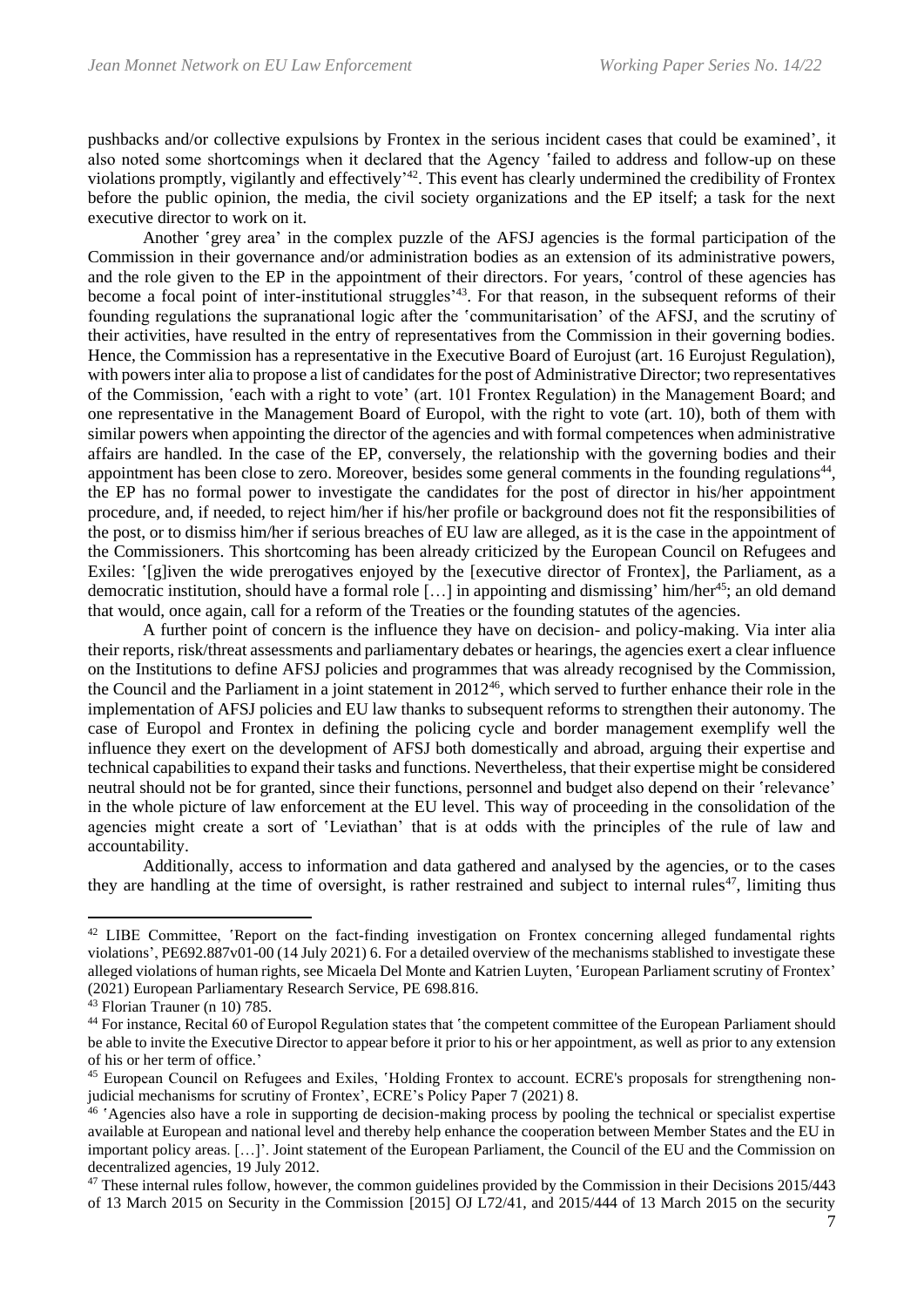parliamentary oversight or subject to particular rules and case-by-case authorisations. For instance, art. 92 Frontex Regulation clearly states that, although '[c]lassification shall not preclude information being made available to the European Parliament', information exchange should fully respect the 'criteria of availability, confidentiality and integrity' (art. 68.6 Frontex Regulation). Similar provisions are foreseen in Eurojust and Europol regulations (art. 72 and 51, respectively). Moreover, Eurojust Regulation openly claims for the respect of its independence in the handle of cases (Recital 62), clearly limiting parliamentary oversight over its running investigations and access to case work files specially sensitive for a concerned Member State<sup>48</sup>. The same rule applies to Europol and Frontex, for which the transfer of personal data is subject to verification 'whether such personal data are required for the legitimate performance of tasks within the competence of the recipient'<sup>49</sup>. The problem here still lies in the 'different cultures of secrecy with some member states having a tendency to overclassify'<sup>50</sup>. If the current proposal to reform Europol to gather information succeeds and the Agency becomes more than 'a cleaning house for information<sup>51</sup>, the strengthened Europol would overcome these limitations and favour the transfer to the EP in a unique exercise of transparency and accountability that is still to see what the final format will be.

A final point to raise is the question of the external dimension of the AFSJ, for which the EP's oversight is kept to a minimum. Even though "[…] the externalisation of internal security measures is seen to aggravate deficits in democratic legitimacy and accountability'<sup>52</sup>, due to the undemocratic nature of most of the neighbouring countries with which the EU cooperates on border security and border management, the EP scrutiny over the 'arrangements' concluded by the EU and/or the AFSJ agencies, and the activities carried out by them at the external borders –or even outside the EU's territory<sup>53</sup>, has been traditionally diminished. For instance, limitations continue in certain areas covered by the external dimension of the AFSJ, such as the 2016 'EU-Turkey deal' to halt migration flows towards the EU, not properly an international agreement subject to EP's consent but with serious financial and human rights issues for the EU. However, some progress has been made in the latest reforms of their founding regulations. Now, for instance, article 76 Frontex Regulation clearly stipulates that any working arrangements between the Agency and competent authorities of third countries needs prior Commission's approval and that the EP will be provided 'with detailed information as regards the parties to the working arrangement and its envisaged content' before its conclusion, as well as concerning the operational activities involving the deployment of liaison officers to third countries 'without delay'. Similar provisions apply to the exchange of classified information with the relevant authorities of a third country or ad hoc releases if there is no arrangement, with the only prerequisite of having an 'equivalent level of protection'.

That said, however, most of the current working and operational arrangements signed by the AFSJ agencies were endorsed well before the entry into force of these provisions. Therefore, neither formal involvement of the EP was required nor informed of their content. Moreover, when the EU has no agreement with third states for instance in the area of migration and border controls, the activities carried out by Frontex have relied on those agreements signed by individual Member States with third countries, out of EP's oversight

rules for protecting EU classified information [2015] OJ L72/53; and the Council Decision 2013/488/EU of 23 September 2013 on the security rules for protecting EU classified information [2013] OJ L274/1.

<sup>48</sup> 'For accountability purposes, Eurojust shall draw up a record describing the reasons for restrictions that are applied.'. Art. 2.4 of the College Decision 2020-04 of 15 July 2020 on internal rules concerning restrictions of certain data subject rights in relation to the processing of personal data in the framework of activities carried out by Eurojust [2020] OJ L 287/1.

<sup>49</sup> Recital 21 of Regulation 2018/1725 of the European Parliament and of the Council of 23 October 2018 on the protection of natural persons with regard to the processing of personal data by the Union institutions, bodies, offices and agencies and on the free movement of such data, and repealing Regulation (EC) No 45/2001 and Decision No 1247/2002/EC (Text with EEA relevance) [2018] OJ L295/39.

<sup>50</sup> Vigjilenca Abazi, 'The Future of Europol's Parliamentary Oversight: A Great Leap Forward?' [2014] German Law Journal, 1127.

<sup>51</sup> Ibid. 1127.

<sup>52</sup> Raphael Bossong and Helena Carrapico, 'The Multidimensional Nature and Dynamic Transformation of European Borders and Internal Security', in Raphael Bossong and Helena Carrapico (eds.), *EU Borders and Shifting Internal Security. Technology, Externalization and Accountability* (Springer 2016) 12.

<sup>53</sup> Statewatch, 'Montenegro: Frontex launches second operation on non-EU territory' *Statewatch News* (23 July 2020) <https://www.statewatch.org/news/2020/july/montenegro-frontex-launches-second-operation-on-non-eu-territory/> accessed 23 May 2022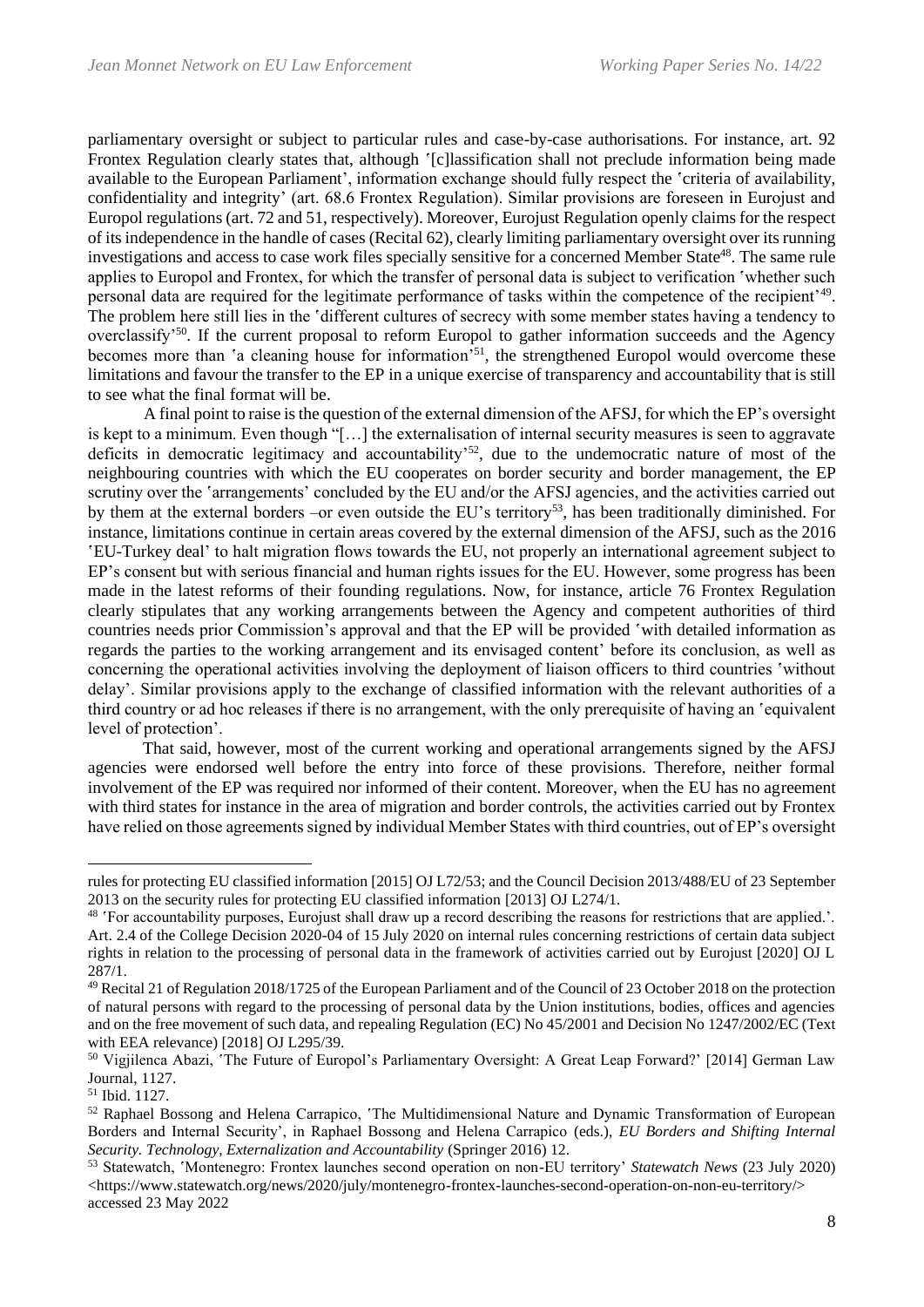powers. The external dimension of the AFSJ and, in particular, the activities carried out by the agencies at the external borders or within the territory of third States is the 'black hole' of EP's oversight, where the EU should pay particular attention to if it wants to be coherent with the general principles guiding its external action (art. 21 of the Treaty on the EU, TEU; art. 205 TFEU).

### **IV. Conclusions**

In the last years, some progresses have been made concerning EP's oversight over AFSJ agencies. It has moved from an almost irrelevant actor in the process of developing the AFSJ to its impact as co-legislator; from merely scrutinizing the budget and having recourse to informal means to overseeing the activities of the agencies and gain access to relevant information and data for its overseeing purposes. In particular, the recent reforms of the founding regulations have increased the oversight powers of the EP, making the most of the Lisbon Treaty provisions. However, some serious concerns arise when it comes to the external dimension of the AFSJ. In this area, we perceive a clear imbalance between, on the one hand, the general principles of the rule of law -including accountability and transparency- and the values on which the EU has been founded, and, on the other hand, the short-term objectives of the AFSJ directly associated with security and the protection of the internal public order. Much work needs to be done to enhance the oversight power of the EP in this 'black area' of the European integration process to revert a situation that would undermine its international credibility and the European project itself.